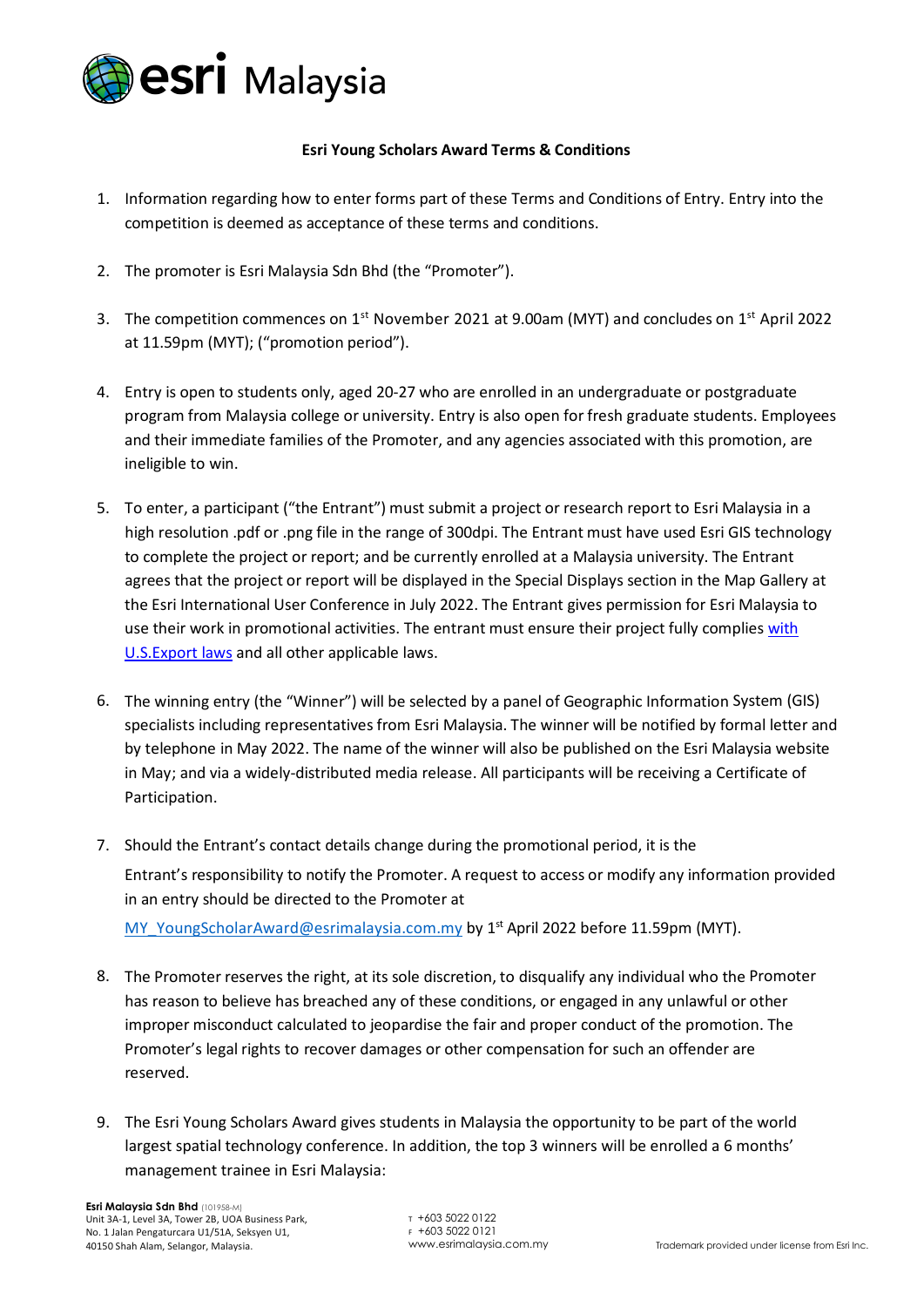

- ONE Champion will walk away the prizes includes:
	- o Free & Full access to the 2022 Esri User Conference and Esri Education Summit in San Diego, CA
	- o Meer Esri founder and the Godfather of GIS Jack Dangermond
	- o Showcase your work on the stage nationally and internationally
	- o Network with other winners from around globe
	- o An acrylic award and Certificate recognizing your achievement
	- o An ArcGIS Personal Use license
	- o The opportunity to attend Esri Malaysia Major events in 2022
	- $\circ$  To kickstart your career with a 6 months' Management Trainee program in Esri Malaysia.
- TWO Runner-up will walk away the prizes includes:
	- o Showcase your work on the stage nationally
	- o An acrylic award and Certificate recognizing your achievement
	- o An ArcGIS Personal Use license
	- o The opportunity to attend Esri Malaysia Major events in 2022
	- $\circ$  To kickstart your career with a 6 months' Management Trainee program in Esri Malaysia.
- 10. The prize is not transferable and may not be redeemed for cash or alternative non-cash prizes.
- 11. By accepting the prize, the Winner agrees to attend the Esri Education GIS Conference 2022 (11-15 July 2022) and Esri International User Conference 2022 (11-15 July 2022) and participate in conference activities including, but not limited to:
	- Meet other Young Scholar recipients via events (11-15 July 2022);
	- Display student project in the Special Displays section of the Map Gallery at the Esri International User Conference (11-15 July 2022);and,
- 12. By accepting the prize, the Winner agrees to participate in and co-operate as required with all reasonable media and promotional requests relating to the prize, including but not limited to: being interviewed and photographed in the lead-up to and including 60 days following the end of the promotion period.
- 13. In the event that, for any reason whatsoever, the Winner does not claim the prize within five days of being notified, the Promoter may decide to award the prize to another finalist.
- 14. The Promoter will not be liable for any loss or damage which is suffered, including, but not limited to: consequential or indirect loss; orfor personal injury which is suffered as a result of or linked to accepting the prize, except for any liability which cannot be excluded by law.
- 15. The Winner must abide by all current federal, state and local laws while attending the User Conference. The Promoter will not accept responsibility for any penalties incurred by the Winner